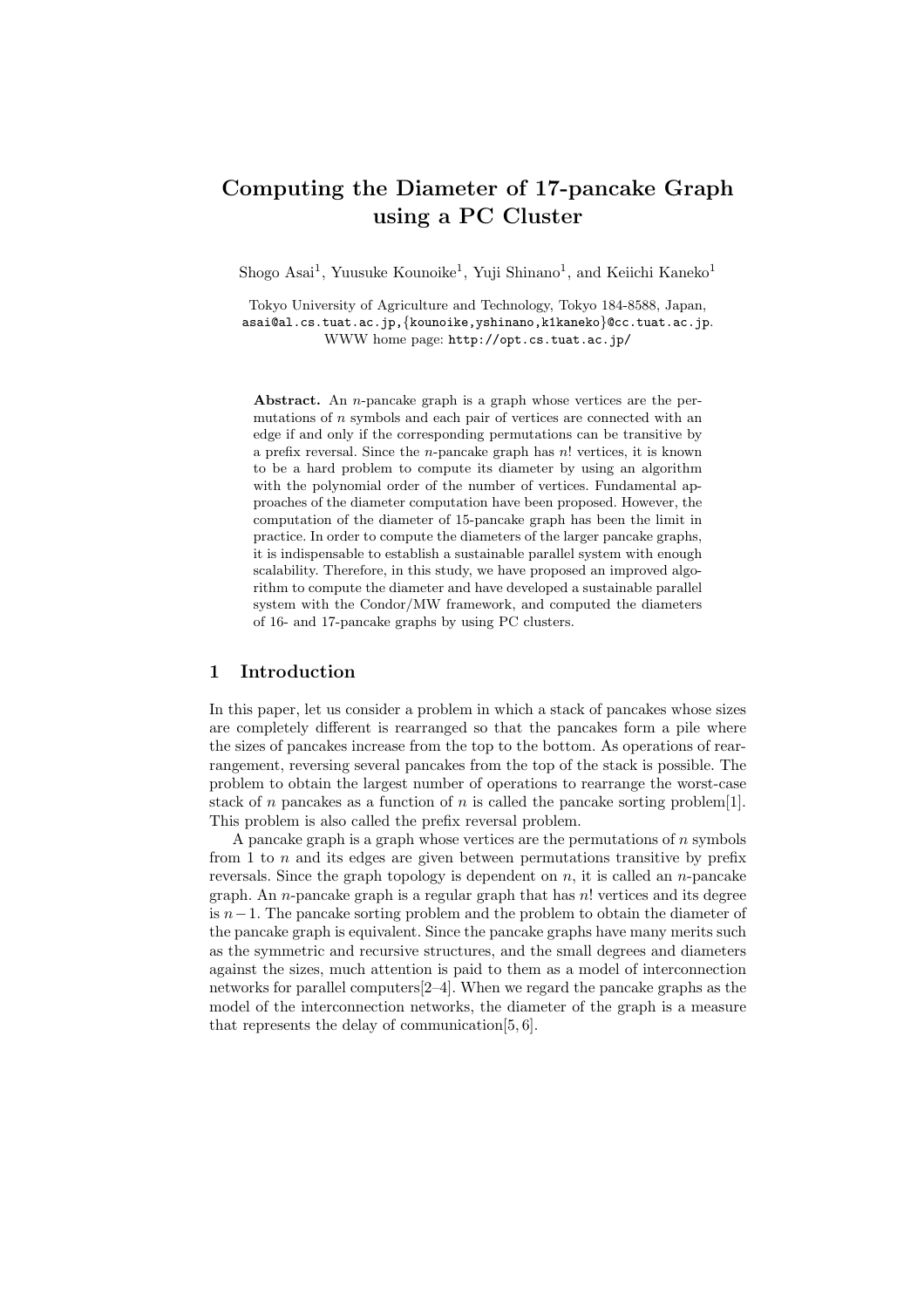| <b>Table 1.</b> The diameters of <i>n</i> -pancake graphs |  |  |  |  |  |  |  |  |  |  |  |                                                                                               |
|-----------------------------------------------------------|--|--|--|--|--|--|--|--|--|--|--|-----------------------------------------------------------------------------------------------|
|                                                           |  |  |  |  |  |  |  |  |  |  |  | $1\;\; 2\;\; 3\;\; 4\;\; 5\;\; 6\;\; 7\;\; 8\;\; 9\;\; 10\;\; 11\;\; 12\;\; 13\;\; 14\;\; 15$ |
| Diameters 0 1 3 4 5 7 8 9 10 11 13 14 15 16 17            |  |  |  |  |  |  |  |  |  |  |  |                                                                                               |

To obtain the diameter of an n-pancake graph, it is sufficient to obtain the shortest distances from one vertex to all the vertices. However, the algorithms that depend on the numbers of vertices and/or edges cannot solve the problem practically because the computational time and the memory space increase exponentially. Hence, Kounoike et al.[7] proposed a method that restricts the number of vertices for which the shortest distances must be obtained by taking advantage of the recursive structure of the pancake graphs. This method is based on the method by Heydari et al.[8] to obtain the diameter of the 13-pancake graph and is extended not to execute the unnecessary search. Kounoike has applied the method to give the diameters of 14- and 15-pancake graphs that were unknown so far. Table 1 shows the known diameters of the pancake graphs. Some attentions are paid to the sequence of diameters mathematically, and the sequence up to  $n = 13$  is listed in the 'On-Line Encyclopedia of Integer Sequences'[9] as 'Sorting by prefix reversal.' However, no sequence for  $n \geq 14$  is listed there. Hence, obtaining the diameters of the larger pancake graphs also contributes the study of the sequences.

In this study, we have improved the method by Kounoike et al. when they obtained the diameter of 15-pancake graph so that it computes the diameters of the larger pancake graphs and implemented it as a parallel computing system. In addition, we made use of the implemented system to obtain the diameters of 16- and 17-pancake graphs that have been unknown.

### 2 Definitions of Terminology and Symbols

In this section, we define the terminology and symbols used in this paper. Refer [7] for the detailed explanations.

Let  $S_n$  be the set of all the permutations of n symbols from 1 to n, and let the symbols 1 to n correspond to the smallest size of pancake to the largest one. Then assume that a permutation  $\pi \in S_n$  which is obtained by arranging the symbols from the top pancake to the bottom pancake represents a stack of  $n$ pancakes. Let  $e_n$  be the permutation  $(1, 2, \ldots, n)$  that corresponds to the sorted stack. Let  $\sigma \in S_n$  be a permutation that is obtained by reversing the preceding  $k (2 \leq k \leq n)$  symbols in  $\pi \in S_n$ . Then the transformation from the permutation  $\pi$  to the permutation  $\sigma$  is called the prefix reversal of k symbols for the permutation  $\pi$ , and it is denoted  $\pi^k = \sigma$ . Since we use only the prefix reversals of permutations in this paper, we mention reversals to mean the prefix ones. The successive reversals  $(\pi^{x_1})^{x_2}$  of a permutation  $\pi$  are also denoted  $\pi^{(x_1,x_2)}$ . Moreover, if  $\mathbf{x} = (x_1, x_2, \dots, x_m)$  then let  $\pi^{\mathbf{x}}$  represent a successive reversals with  $x_1, x_2, \ldots, x_m$  symbols. If  $\pi^x = e_n$  then x is called a sorting sequence of π. For a given permutation  $\pi \in S_n$ , let the function  $f(\pi) = \min\{|\mathbf{x}| : \pi^{\mathbf{x}} = \mathbf{e}_n\}$ represent the smallest number of reversals to sort the permutation. In addition, let the function  $f(n) = \max\{f(\pi) : \pi \in S_n\}$  represent the largest number of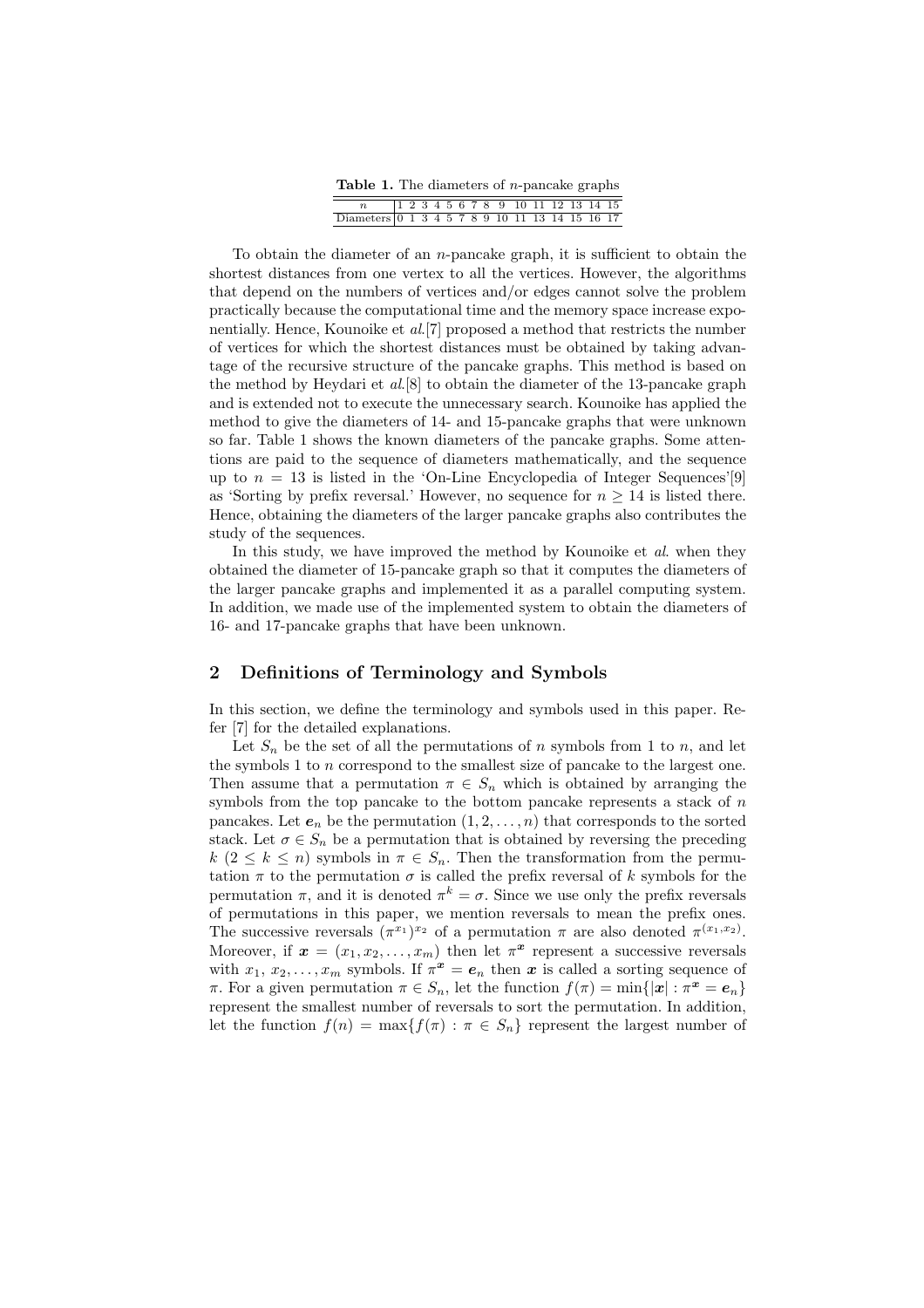

reversals to sort the stacks of n pancakes. Conventionally, the same letter  $f$  is used for the functions. Note that the meaning of  $f$  depends on its argument.

A pancake graph is a graph whose vertices are  $\pi \in S_n$ , and whose edges are between vertices  $\pi$  and  $\sigma$  where  $\sigma = \pi^k$ . Since pancake graphs are different depending on n, each pancake graph is called n-pancake graph and denoted by  $P_n$ . Figure 1 shows  $P_1$  to  $P_4$ . In general, between two vertices in a graph, the path that has the smallest number of edges is called the shortest path between the two vertices, and the number of edges included in the path is called the shortest distance. For arbitrary pair of two vertices in a graph, the longest shortest distance is called the diameter of the graph. By selecting  $e_n$  as one of the pair of vertices to which we compute the shortest distance, computing the diameter of an *n*-pancake graph is equivalent to computing  $f(n)$ . In this paper, the shortest distance between a vertex  $\pi \in S_n$  and the vertex  $e_n$  is simply mentioned the distance of  $\pi$ .

### 3 Basic Method

We took the method by Kounoike et  $al.7$  by which they obtained  $f(15)$  as the basic method to obtain the diameters. The method obtains the dependency between vertices based on the symmetric and recursive properties of pancake graphs and restricts the vertices whose distance computation is necessary.

First, for a permutation  $\pi = e_{n-1}^x \in S_{n-1}$ , we define a permutation  $\sigma_k \in S_n$  $(1 \leq k \leq n)$  by expression (1). Then, for  $f(\sigma_k)$ , expression (2) holds.

$$
\sigma_k = \begin{cases}\n((e_n)^n)^x & k = 1 \\
((e_n)^{(k,n)})^x & 2 \le k \le n-1 \\
e_n^x & k = n\n\end{cases}
$$
\n(1)

$$
f(\sigma_k) \le \begin{cases} f(\pi) + 1 & k = 1 \\ f(\pi) + 2 & 2 \le k \le n - 1 \\ f(\pi) & k = n \end{cases}
$$
 (2)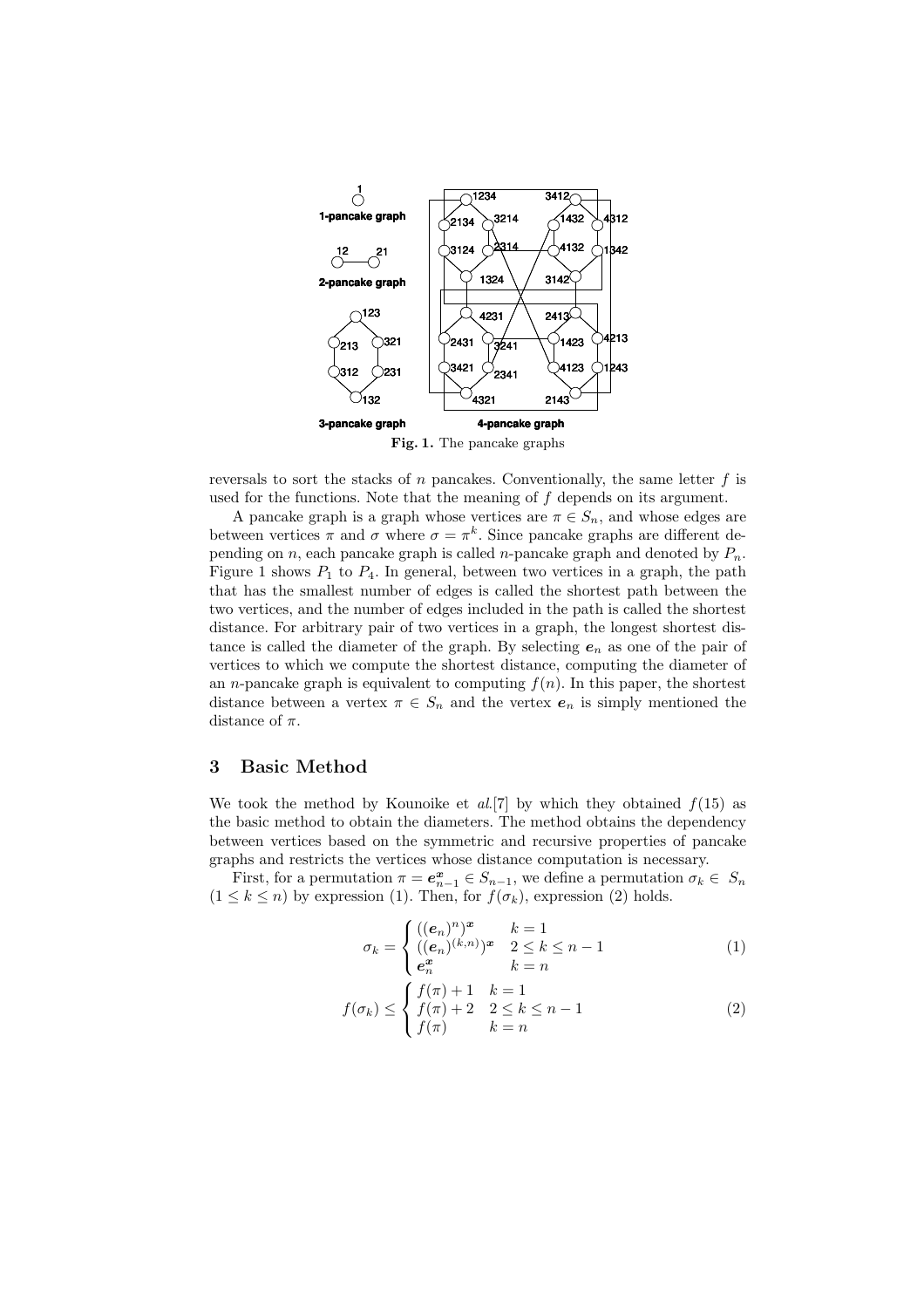

**Fig. 2.** The dependency relation between  $\overline{S}_n^m$ 

For  $\pi \in S_{n-1}$ , let  $T_k(\pi)$  be the transformation that obtains  $\sigma_k \in S_n$ , and let  $T_k(S)$  be a set of  $T_k(\pi)$  for all the elements of the set  $S \subseteq S_{n-1}$ . In addition, let  $S_n^m$  be a set of  $\pi \in S_n$  such that  $f(\pi) = m$  holds where  $S_n^k$  be empty for k such that  $k < 0$  or  $k > f(n)$ . Then define the set  $\overline{S}_n^m$  by expression (3).

$$
\overline{S}_{n}^{m} = T_{1}(S_{n-1}^{m-1}) \cup T_{2}(S_{n-1}^{m-2}) \cup \dots \cup T_{n-1}(S_{n-1}^{m-2}) \cup T_{n}(S_{n-1}^{m})
$$
(3)

This is the set of vertices in  $S_n$  whose upper bounds are equal to m. Then, from expression (2),  $f(\pi) \leq m$  holds for  $\pi \in \overline{S}_n^m$ . The following relation holds among  $\overline{S}_n^m$ ,  $S_n^m$  and  $S_n$ :

$$
S_n = \bigcup_{k=0}^{f(n-1)+2} \overline{S}_n^k,
$$
\n(4)

$$
S_n^m \subseteq \bigcup_{k=m}^{f(n-1)+2} \overline{S}_n^k. \tag{5}
$$

From expression (4), we can see that

$$
f(n) \le f(n-1) + 2. \tag{6}
$$

In Figure 2, a set depends on the sets that are just above or upper left of it, and the lower left and upper right blank parts represent empty sets. We cannot judge if the below part of a set is empty or not until its diameter is computed. Based on the relationship, we can obtain an arbitrary  $\overline{S}_n^m$  by repeating transformation and distance computation recursively from  $S_1 = S_1^0 = \{e_1\}$ . To obtain the diameter  $f(n)$ , we first obtain  $f(\pi)$  for all of  $\pi \in \overline{S}_n^{f(n-1)+2}$  $\int_{n}^{\frac{f}{(n-1)+2}}$ . Then, depending on the existence of  $\pi$  that satisfies  $f(\pi) = f(n-1) + 2$ ,  $f(n)$  is classified as follows:

- In case that  $\pi$  which satisfies  $f(\pi) = f(n-1) + 2$  exists:  $f(n) = f(n-1) + 2$ holds. We can finish computation just after such  $\pi$  is found (See expression (6)).
- Otherwise:  $f(n)$  ≤  $f(n-1) + 1$  holds. We can finish computation with the result  $f(\pi) = f(n-1) + 1$  by showing  $\pi$  which satisfies the equation.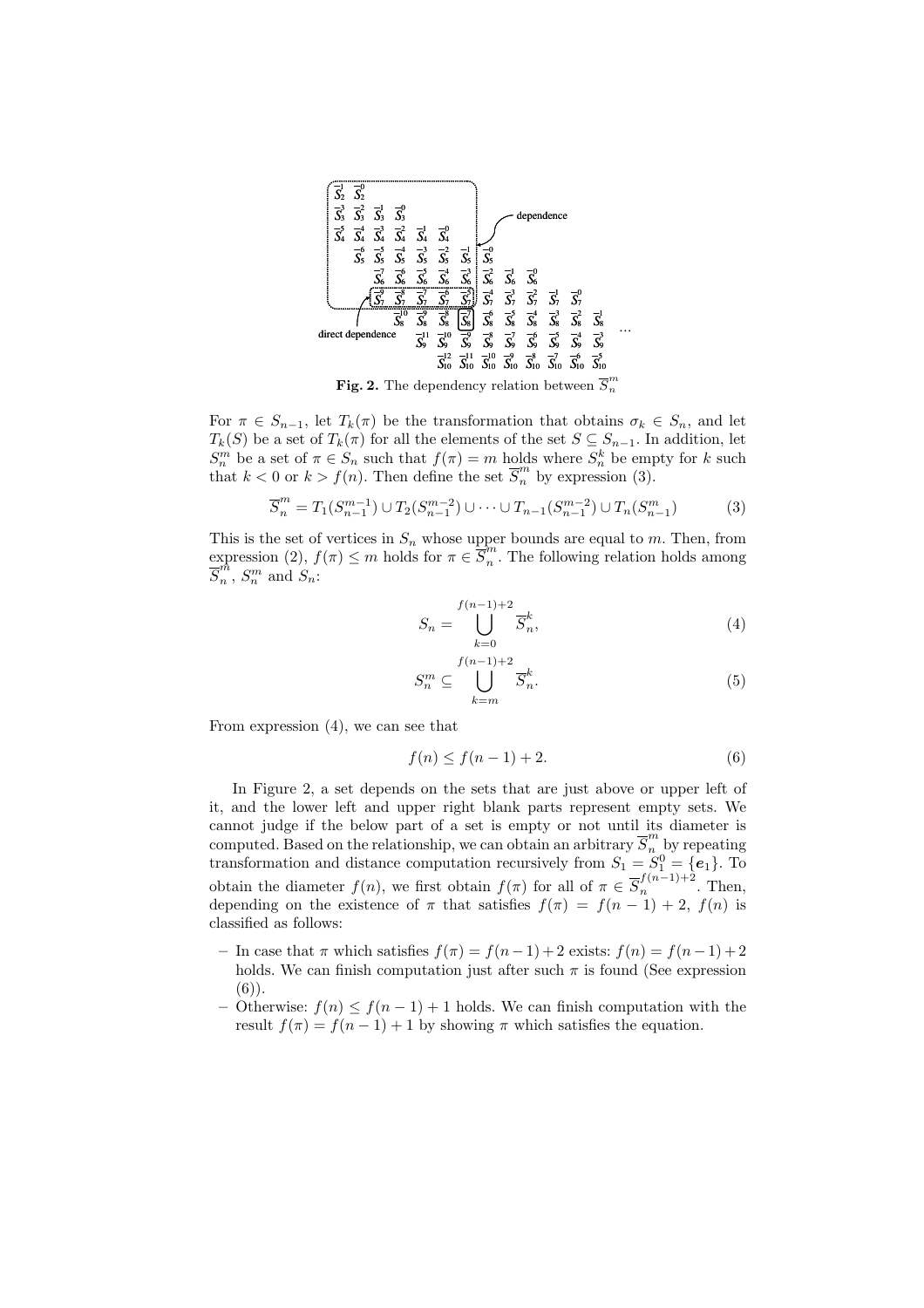For searching shortest paths, we use  $A^*$  algorithm. Refer [7] to see the detail of the algorithm.

The implementation by Kounoike et al. fixes the elements of the sets in Figure 2 from the leftmost column by performing transformation and distance computation. The diameters are also obtained in the process. This search method makes it possible to skip the searches of vertices that are known to be unnecessary for diameter computation based on dependency among the sets. However, as the size of the pancake graph increases, the number of elements in the sets becomes very large, and we cannot manage the pancake graph only with the main memory. Their implementation stores all the results of distance computation for later use. The results increase exponentially, and it occupies 21GB of the disk as a compressed file after the computation of  $f(14)$ . Hence, their implementation has the limitation for diameter computation of the larger pancake graphs.

### 4 Our New Implementation

In the previous implementation, it is impossible to compute the diameter of the larger pancake graphs because of memory restriction. Hence, we changed the searching method to decrease the number of nodes drastically during the search process. In addition, by devising the representation of each node, we decreased the amount of the memory used. Moreover, we proved that distance computation is unnecessary in some cases and accelerated the search.

#### 4.1 Depth-First Search

If we consider the process of computing diameters the tree search, the search method in the previous implementation corresponds to the breadth-first search inside a specific column in Figure 2. If we can replace it with the depth-first search, much memory space can be saved. However, the simple depth-first search will also search the vertices that have no relation to diameter computation.

Then, we used a method in which the vertices are judged if they have relation to diameter computation or not by using the incumbent diameter value. For a vertex  $\pi$ , if its upper bound value u is known, to judge if the vertex can be discarded or not, it is necessary to know to which column the vertex belongs in Figure 2. Then, let the number obtained by the following expression of  $n = |\pi|$ and u be the column number in the figure of dependency relationship.

$$
column = n \times 2 - u \tag{7}
$$

If the column number calculated by substituting  $u$  with the incumbent diameter is less than or equal to the column number of the vertex which we are focusing on, we can discard the vertex.

If we perform the depth-first search by using this method, while the incumbent diameter is smaller than the true diameter, our implementation may search some vertices that are not searched by the previous implementation. However,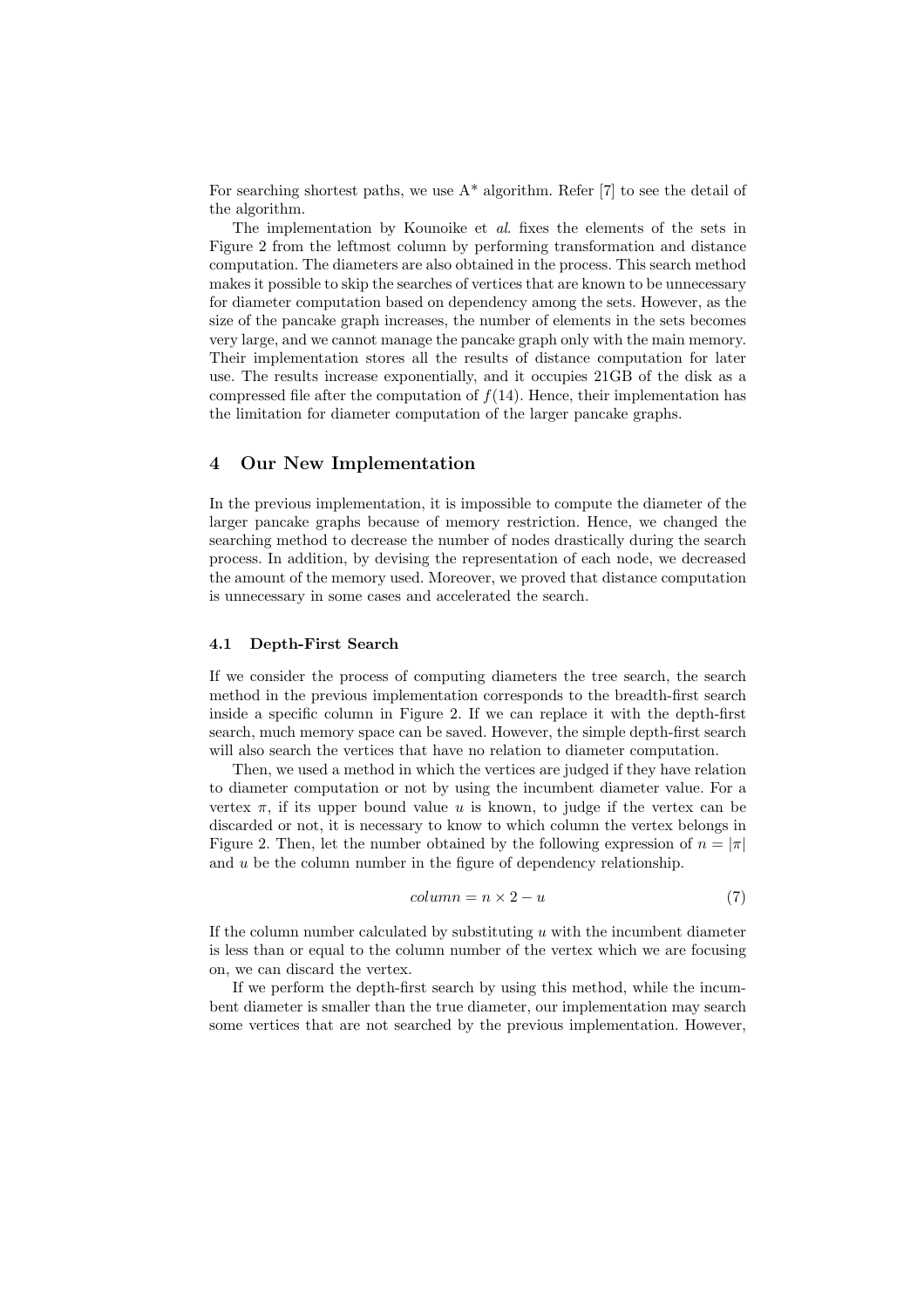once the incumbent diameter becomes equal to the true diameter, this situation never occurs. Empirically, we can easily find the vertices that attains  $f(n-1)+1$ during  $f(n)$  computation. Hence, this method is efficient enough.

#### 4.2 Elimination of Unnecessary Distance Computations

Up to now, we have computed the distance of the transformation even if it does not increase the upper bound, that is,  $\sigma_n = T_n(\pi)$  for  $\pi = e_{n-1}^{\mathbf{x}}$ . This transformation generates a permutation obtained by just adding  $n$  at the final position of the permutation  $\pi = e_{n-1}^x$ . However, it looks impossible to sort this kind of permutations with less operations than  $f(\pi)$ . Then, we guessed that  $f(\pi) = f(\sigma_n)$  and proved it. Hence, there is no need to compute the diameter for  $f(\sigma_n)$ . By using this, we can improve  $A^*$  search. By applying this improvement, we could accelerate the program by 5 to 8%.

**Proof of**  $f(\pi) = f(\sigma_n)$  Let  $\pi = e_{n-1}^x$  and  $\sigma_n = T_n(\pi)$ , respectively. In general, to sort the permutation  $\sigma_n$ , it is necessary to execute multiple prefix reversals. Here, we abstract the operation sequence necessary to sort and denote it with an operation sequence  $X$ .

First, we assume that there exists an operation sequence  $\boldsymbol{X}$  for which  $|\boldsymbol{X}| < f(\pi)$ holds. Then, let  $\boldsymbol{Y} = (y_1, y_2, ..., y_m)$  be the operation sequence where  $y_i$  obtained by transforming each element  $x_i$  in  $\mathbf{X} = (x_1, x_2, ..., x_m)$  as follows:

$$
y_i = \begin{cases} x_i & x_i < n_{pos} \\ x_i - 1 & x_i \ge n_{pos} \end{cases}
$$
 (8)

where  $n_{pos}$  represents the position of n when the operations just before  $x_i$  are applied to  $\sigma_n$ .

Each  $y_i$  that is constructed by this transformation has the following features:

- $-$  In case that *n* is at the final position, it is just a reversal of no more than  $n-1$  symbols.
- $-$  Order of the symbols except for n is same as that of the result of operation before transformation.

 $\sigma_n$  has n at the final position in the initial status. Therefore if we use Y instead of X, we can sort  $\pi$  without performing the reversal of n symbols. In this case, the number of operations is  $|Y| = |X|$ . That is, if  $\sigma_n$  can be sorted by |X| operations,  $f(\pi)$  can be also sorted by no more than |X| operations. This leads to contradiction. Hence, there does not exist X that satisfies  $|X| < f(\pi)$ . From this, we can say  $f(\pi) = f(\sigma_n)$ .

**Improvement of**  $A^*$  **Search** In the part of the diameter computation by A\* search, one vertex which attains the least estimated distance is taken from enumerated elements, and the estimated distances for all of its neighbor vertices are computed. However, if the permutation corresponding to the vertex has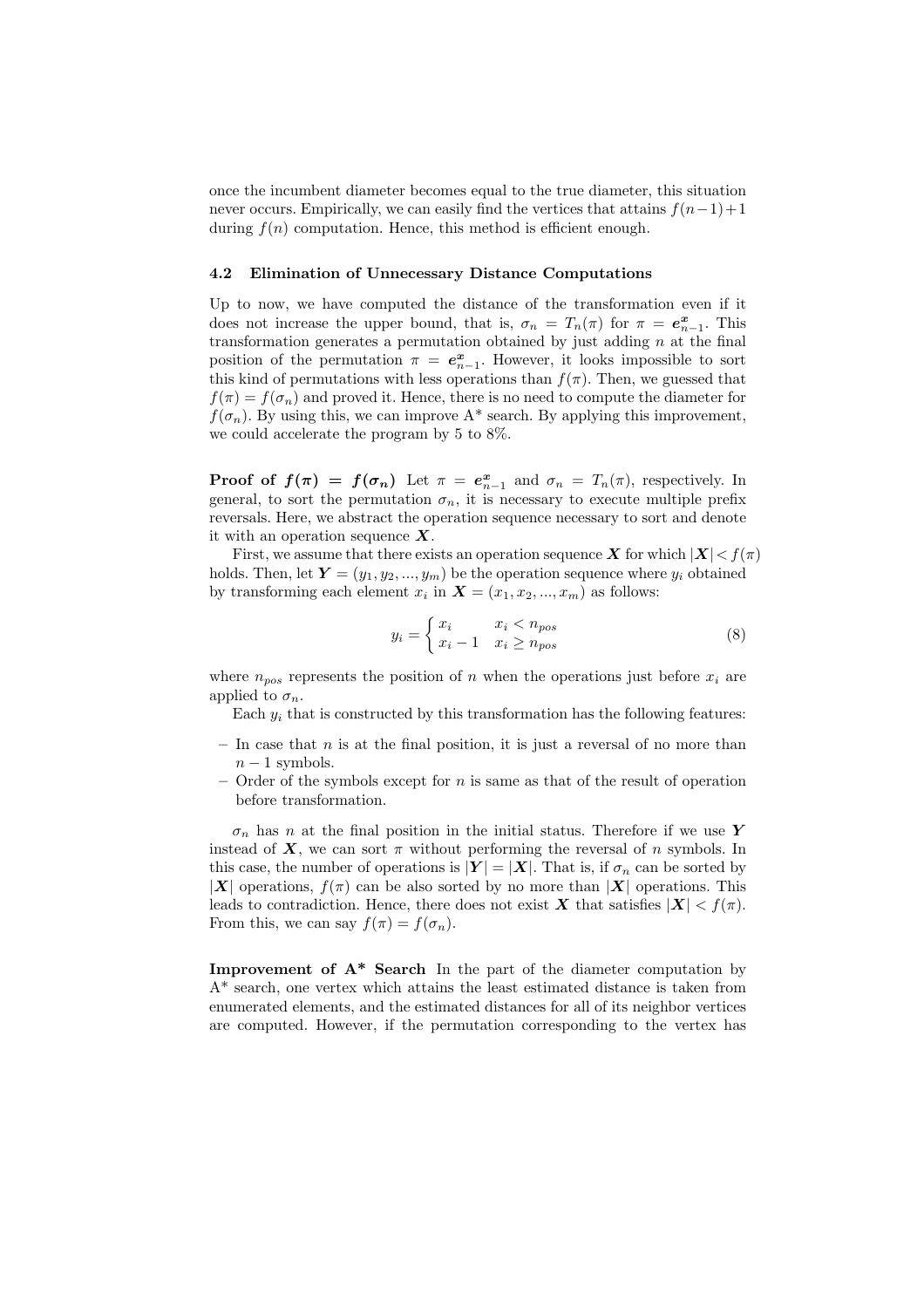$n$  in its final position, then from the proof above, we can see that the shortest distance is obtained without checking the vertex generated by the prefix reversal of n symbols. That is, we can see that there is a shortest path which does not include the vertex. Hence, in case that the final position has  $n$ , we can lessen the paths to be searched by ignoring the vertices obtained by the prefix reversal of n symbols. In addition, generalizing this idea, in case that the final part of the permutation is sorted, we can lessen more vertices to be searched by not operating them.

# 5 Parallelization

We have implemented the proposed system as a parallel system that works based on the Master-Worker method by using the MW framework[10]. By using MW, the number of Workers can be coped with automatically because Condor[11] performs the resource management. In addition, according to the function of MW, in case that some failures on the Worker side are detected, the executed tasks are migrated into normal Workers automatically.

Master fulfills the distribution of child problems and the collection of results, and Workers compute the given child problems. There is a variance among the sizes of child problems (the number of vertices for which distance computations are necessary) and the size of each child problem cannot be expected in advance. Therefore, if a Worker simply solves all of the child problems and returns the result, then it would be inefficient because the Worker that has finished its computation earlier must wait until the completion of computation of other Workers. Hence, we introduced a mechanism in which a Worker will suspend computation after a constant time and divide the suspended situation into multiple child problems. From this, we can maintain a constant number of tasks on the Master side all the time, and the Worker that has completed its computation can start its next computation immediately.

In addition, in parallel execution, we conducted a benchmark task in the initialization process of each Worker to measure the power of the machine on which the Worker runs. As the benchmark task, we selected the computation of  $f(15)$ . After a minute has passed, computation of the benchmark task on the Worker is stopped and we regard the number of vertices searched per second as the benchmark value of the Worker. Based on this value, we can estimate the execution time when we use other machines.

# 6 Computations of the Diameters of  $P_{16}$  and  $P_{17}$

By using the implemented system, we actually computed the diameters of 16 and 17-pancake graphs. In both cases, we set both of the parameters in execution, the check pointing interval and the interval of the interruption of Worker computation to be 10 minutes. We also set the number of child problems which Master holds to be 1024. For these parameters, the optimal values are unknown. However, the values we set are proved to provide the sufficient performance based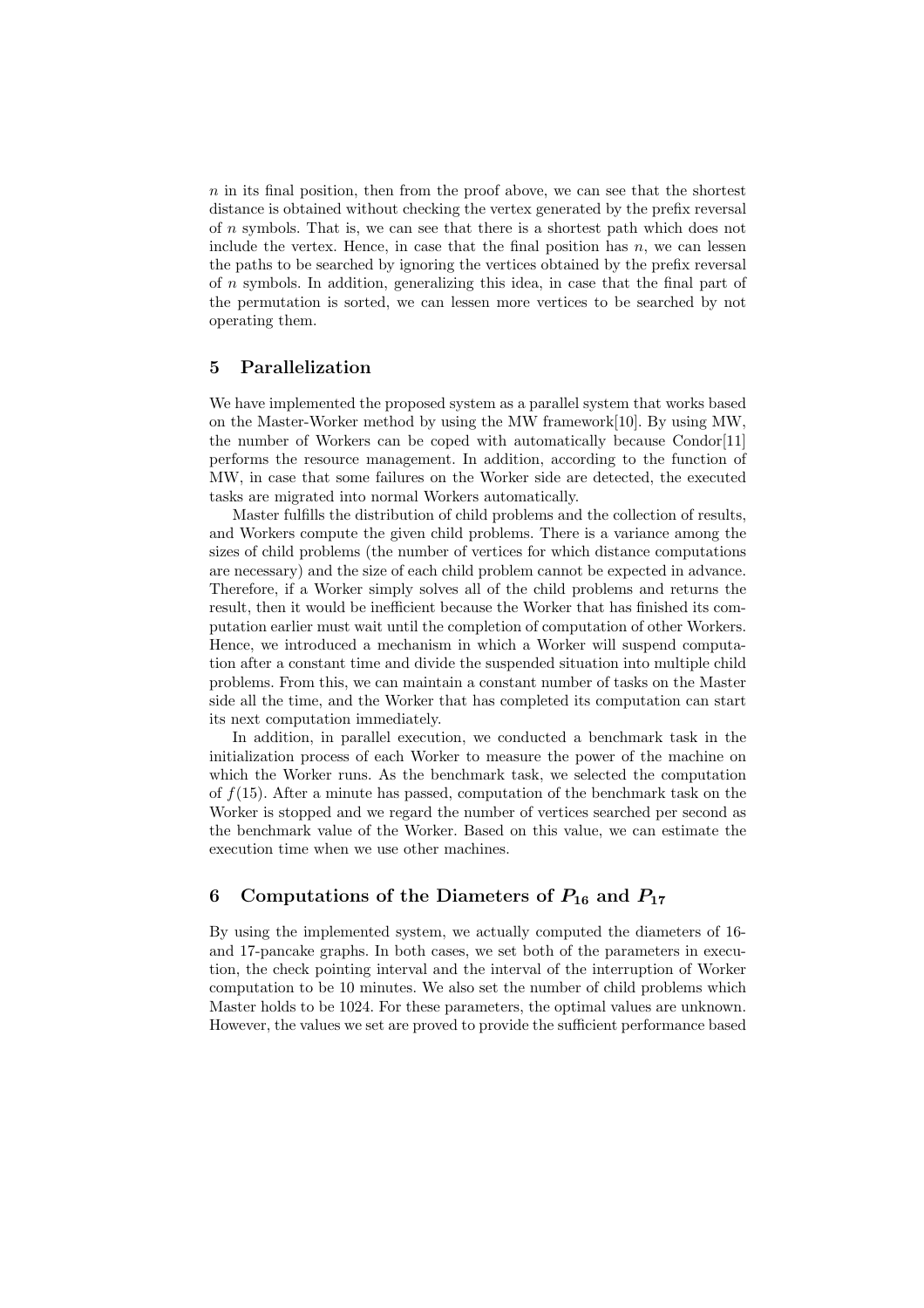

Table 2. PC clusters configurations

Fig. 3. Total number of Workers  $(f(16))$  Fig. 4. Number of left over vertices  $(f(16))$ 



**Fig. 5.** Total number of Workers  $(f(17))$  **Fig. 6.** Number of left over vertices  $(f(17))$ 

on preliminary experiments. Table 2 shows the PC clusters configurations that are used for the computations.

In computation of  $f(16)$ , by the computation during 33 days and 19 hours under the environment with 49 Workers at most, we have obtained the result  $f(16) = 18$ . From expression (6), it is known that  $f(16) \le f(15) + 2 = 19$ . Hence, we have checked that there is no vertex whose distance is 19. Figure 3 shows the change of the number of Workers in the process of computation. In this figure, the number of Workers of Pentium3 decreases rapidly around  $t = 80$ . This is because the MW framework found an ordinary user's job and a part of computation is automatically interrupted. In addition, around  $t = 170$ , Pentium2 machines are all stopped because of maintenance. Figure 4 shows the change of the number of remaining vertices in the process of the computation. Here, the number of vertices is the number in case all the vertices are assumed to be necessary for search. From this figure, we can see that the remaining vertices decrease almost linearly. Hence, we could find that the remaining computation time can be expected on the way of the computation process.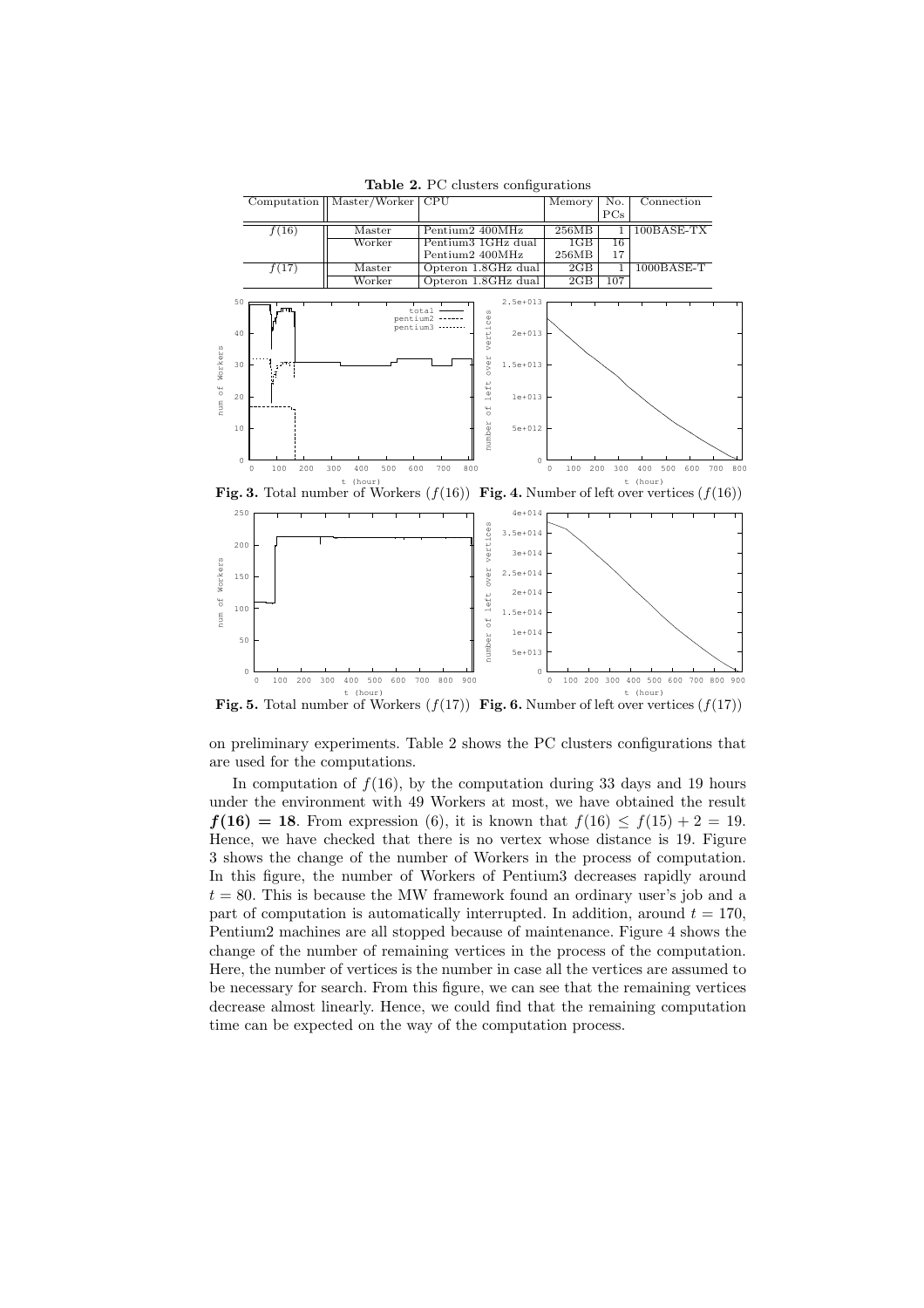In computation of  $f(17)$ , by the computation during 38 days and 19 hours under the environment with 214 Workers at most, we have checked that there is no vertex whose distance is no less than 20 and obtained the result  $f(17) = 19$ . Figure 5 shows the change of the number of Workers in the process of computation. In Figure 5, the number of Workers are rapidly increasing around  $t = 90$ , because we augmented the number of Workers assigned to the computation. The change of the numbers of remaining vertices is shown in Figure 6. Because the ratio of change varies around  $t = 90$ , we can see the effect of the augmentation of the assigned Workers.

We show some of the permutations and sorting sequences that attain the diameters in Table 3. The statistical information of the computations is shown in Table 4 where Overall Parallel Performance is a ratio of the total time of computation of Workers over the total working time of Workers. Though this value is ideally equal to 1, it is usually a smaller value practically, because of the overhead by communication and the unbalanced task granularity. However, in our system, the values are nearly equal to 1. Therefore we can see that it works very efficiently. We consider that this is because tasks are interrupted in constant time, and at least a constant number of tasks are maintained on the Master side all the time, hence all the Workers can execute the tasks all the time. In addition, Equivalent Run Time is the total sum of the multiplication of the execution time of each Worker and the benchmark value. This is the expected execution time when it is executed on the machine whose benchmark value is 1. The benchmark value of Pentium3 machine is about 1100 per one CPU. Hence, if all the Workers work all the time, then  $f(16)$  can be computed in about 34 days in case of executing it on Pentium3 machines only. In addition, if we compute  $f(17)$  by using 16 Pentium3 machines, which are used for computation of  $f(16)$ , then no less than 4 years would be necessary as the computation time.

|    | Permutation                                                                 | Sorting Sequence                                                                                                                    |  |  |  |  |
|----|-----------------------------------------------------------------------------|-------------------------------------------------------------------------------------------------------------------------------------|--|--|--|--|
| 16 | $(1, 15, 9, 11, 8, 10, 12, 7, 13, 5, 2, 16, 4, 14, 6, 3)$                   | $(10, 12, 16, 3, 5, 12, 3, 2, 4, 3, 5, 6, 8, 12, 3, 13, 15, 2)$                                                                     |  |  |  |  |
|    | $(6, 10, 4, 14, 2, 13, 16, 12, 8, 11, 7, 9, 5, 1, 3, 15)$                   | $(10, 8, 12, 5, 6, 2, 4, 14, 4, 15, 10, 2, 16, 15, 13, 2, 5, 3)$                                                                    |  |  |  |  |
|    | $(13, 9, 15, 2, 6, 4, 7, 11, 8, 12, 10, 14, 1, 16, 5, 3)$                   | $(11, 4, 3, 10, 6, 8, 9, 6, 13, 11, 14, 16, 3, 4, 2, 12, 14, 2)$                                                                    |  |  |  |  |
|    | $[(1, 4, 2, 7, 13, 3, 5, 17, 10, 15, 9, 14, 8, 12, 6, 16, 11)]$             | $(17, 8, 6, 10, 3, 8, 2, 12, 14, 3, 5, 8, 17, 2, 4, 3, 12, 6, 12)$                                                                  |  |  |  |  |
|    | $\langle 1, 13, 2, 4, 1, 3, 5, 17, 10, 15, 9, 14, 8, 12, 6, 16, 11 \rangle$ | $(12, 10, 2, 17, 10, 8, 12, 3, 10, 4, 5, 8, 17, 4, 3, 2, 12, 6, 12)$                                                                |  |  |  |  |
|    |                                                                             | $(11, 15, 4, 2, 3, 1, 5, 8, 6, 17, 13, 16, 12, 14, 10, 7, 9)$ $(14, 7, 15, 16, 2, 7, 14, 12, 13, 11, 4, 12, 17, 6, 14, 4, 3, 2, 3)$ |  |  |  |  |

Table 3. Examples of the permutations that attain the diameters of  $P_{16}$  and  $P_{17}$ 

| <b>Table 4.</b> Statistical information |              |                                      |  |  |  |  |  |
|-----------------------------------------|--------------|--------------------------------------|--|--|--|--|--|
| $\boldsymbol{n}$                        | 16           |                                      |  |  |  |  |  |
| Number of (different) workers           | 49           | 214                                  |  |  |  |  |  |
| Wall clock time for this job (sec)      | 2921931.4774 | 3309757.6983                         |  |  |  |  |  |
| Overall Parallel Performance            | 0.9993       | 0.9994                               |  |  |  |  |  |
| Equivalent Run Time                     |              | 103371746009.5473 2375697871296.6587 |  |  |  |  |  |

In this computation, we counted the number of discarded vertices as well as the number of searched to verify the correctness of the results of computation of the diameters. As a result, the sum of numbers of the discarded and the searched vertices matched the number of total vertices. Hence, we can conclude that the computation is correct. Since computation for each vertex is fulfilled in one CPU, we can also be fully confident in the correctness of the result of computation.